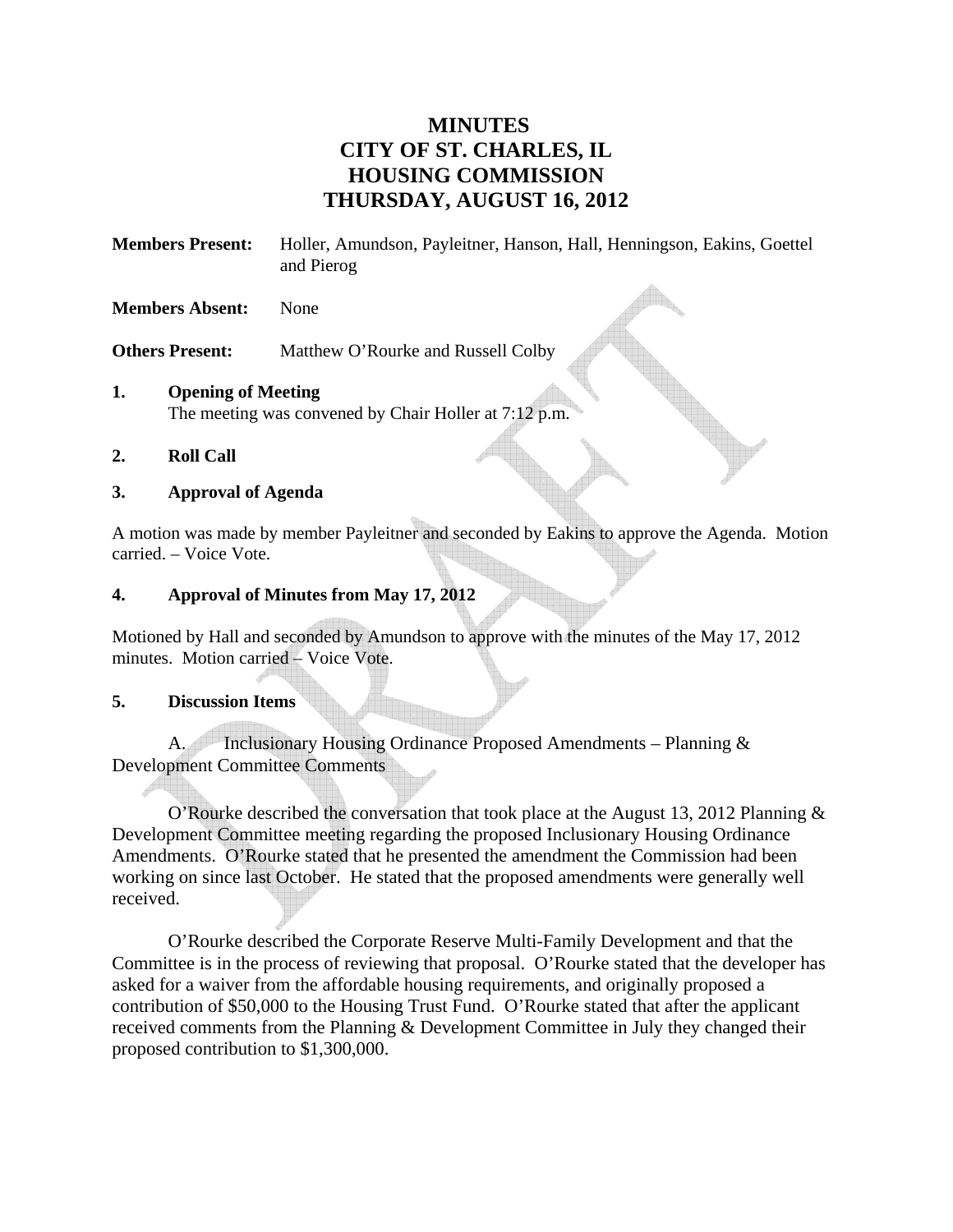O'Rourke stated that considering the Corporate Reserve and Lexington Club proposals as a backdrop, that the Committee also indicated the need to discuss other possible amendments to the Inclusionary Housing Ordinance. Their preference would be to not negotiate either each project on a case by case basis. The members of the Planning & Development Committee stated that their desire would be to have an ordinance that can adjust to the economy and to the percentage of affordable housing existing in St. Charles. The particular items discussed were as follows:

- Have a Joint Meeting between the Housing Commission and Planning and Development Committee.
- Examine the possibility of a sliding scale in the Inclusionary Housing Ordinance to adjust to the percentage of affordable housing existing in the City at any given time.

Payleitner stated the Committee's desire to hear what the Housing Commission has to say as the experts on the subject. She also mentioned that there was some confusion on how the Housing Trust Fund works and how those funds can be distributed. Henningson stated that there was a direct question about how much money was in the trust fund. He stated that in his opinion, he feels that the Council has an expectation that the funds to be put to use. O'Rourke stated that he thought the question regarding the funds was directed more towards the Corporate Reserve proposal and not the existing Housing Trust Fund. Henningson also mentioned that Chairman Carrignan expressed his desire to see units built as opposed to fee-in-lieu contributions.

Chair Holler summarized that there are 3 following issues to be discussed:

- 1. Setting up a joint meeting with the alderman.
- 2. Possible Amendments to the Inclusionary Housing Ordinance to incorporate more flexibility.
- 3. Possible ideas to utilize the Housing Trust Fund.

# **Meeting with the Planning & Development Committee:**

Chair Holler stated that in her opinion it would be hard to brainstorm ideas during a more formal Council Committee meeting as opposed to a less formal meeting such as a retreat. She stated that it would be her intention to have this type of discussion not at a Committee meeting in order to encourage true brainstorming. O'Rourke did state that any meeting would have to be posted as a public meeting. The Housing Commission generally agreed that a less formal setting would be preferable.

### **Possible Amendment to the Inclusionary Housing Ordinance:**

Chair Holler began the discussion by stating that she understands the desire of the Council and Commission to not want to negotiate with every developer. She further stated that Staff would need clear direction through the ordinance. Chair Holler said one way to help mitigate this would be to have a Housing Expert/Consultant on retainer that can evaluate the economics and feasibility of creating affordable housing units for each development. This consultant could create a recommendation for each project and determine just how many units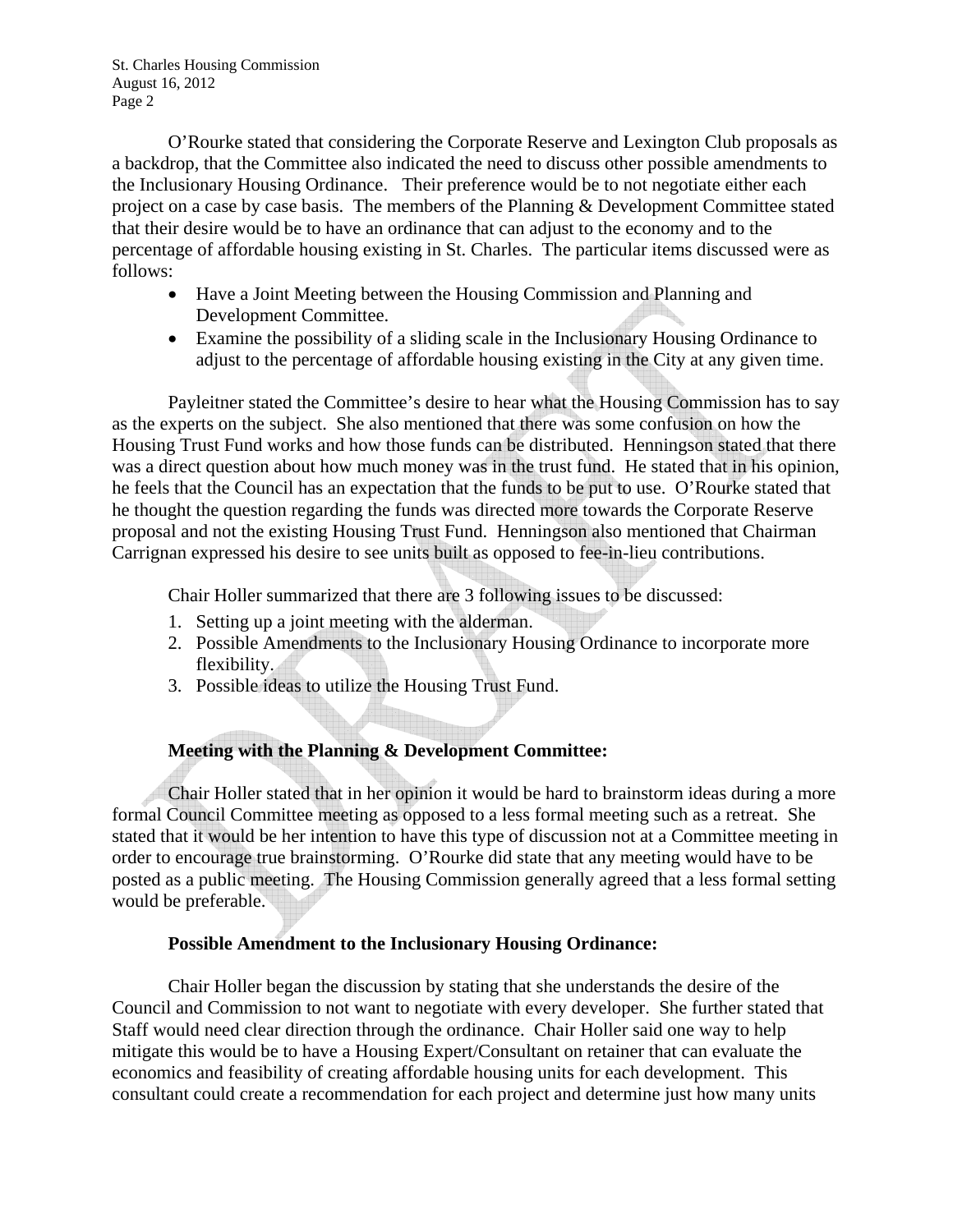could be built onsite based on the developer's financials and standards determined by the Commission and City Council. She also stated that there are employees of the Metropolitan Planning Council that specialized in these types of review. Pierog asked if this expert could be used to create the data that City Council would use to examine proposed residential developments. O'Rourke stated that his understanding would be to use the data that Staff researches as the benchmark.

Hansen asked if Staff produced the affordable housing stock percentage number. Staff stated that that is correct.

Hansen suggested the idea of having a number based on what the developer is proposing. The idea would be to adjust the percentage of units being required of the developer would be based on the development's impact to the overall percentage of affordable housing units in St. Charles. Then this project impact could be used to determine the fee-in-lieu amount or number of affordable units required. O'Rourke clarified that the percentage of affordable housing would be adjusted based on the impact for each proposal. Hansen also stated that this was his idea and it would be helpful for the Council to see exactly what impact any new proposal would have on the City's percentage of affordable housing.

Payleitner stated that this idea is similar to what Chairman Carrignan suggested except he looked at it from the other side. Carrignan is suggesting that the percentage of affordable units being required should be adjusted based on the City's current percentage of affordable units. So if 25% is the point at which the ordinance stops requiring units and 10% is the state mandate the number of required units would decrease to the closure the City gets to the 25% number.

Vice Chair Amundson stated that he quickly laid out some percentages on a piece of paper that divided the current requirements into 4 subcategories as follows:

- $\bullet$  10% to 13.75% 100% of units are required.
- $\bullet$  13.76% to 17.5% 75% of units are required.
- $17.51\% 21.25\% 50\%$  of units are required.
- 21.26% to  $25% 25%$  of units are required.

Hansen clarified that if there is a scaled model that more developers would be attracted to the fee-in-lieu option. O'Rourke stated that the fee-in-lieu could be adjusted differently than the amount of units required. O'Rourke stated the Chairman Carrignan suggested that the fee-in-lieu on a separate scale. Chair Holler reiterated that the proposal that the Commission already drafted would be used for true hardship properties and that these suggestions would be a different area where fee-in-lieu is calculated.

Chair Holler stated that she is aware that other companies are betting on the single-family market coming back, and right now companies are buying these properties.

# **Potential Housing Trust Fund Programs:**

Hall asked what about using the Housing Trust Fund to buy properties. Chair Holler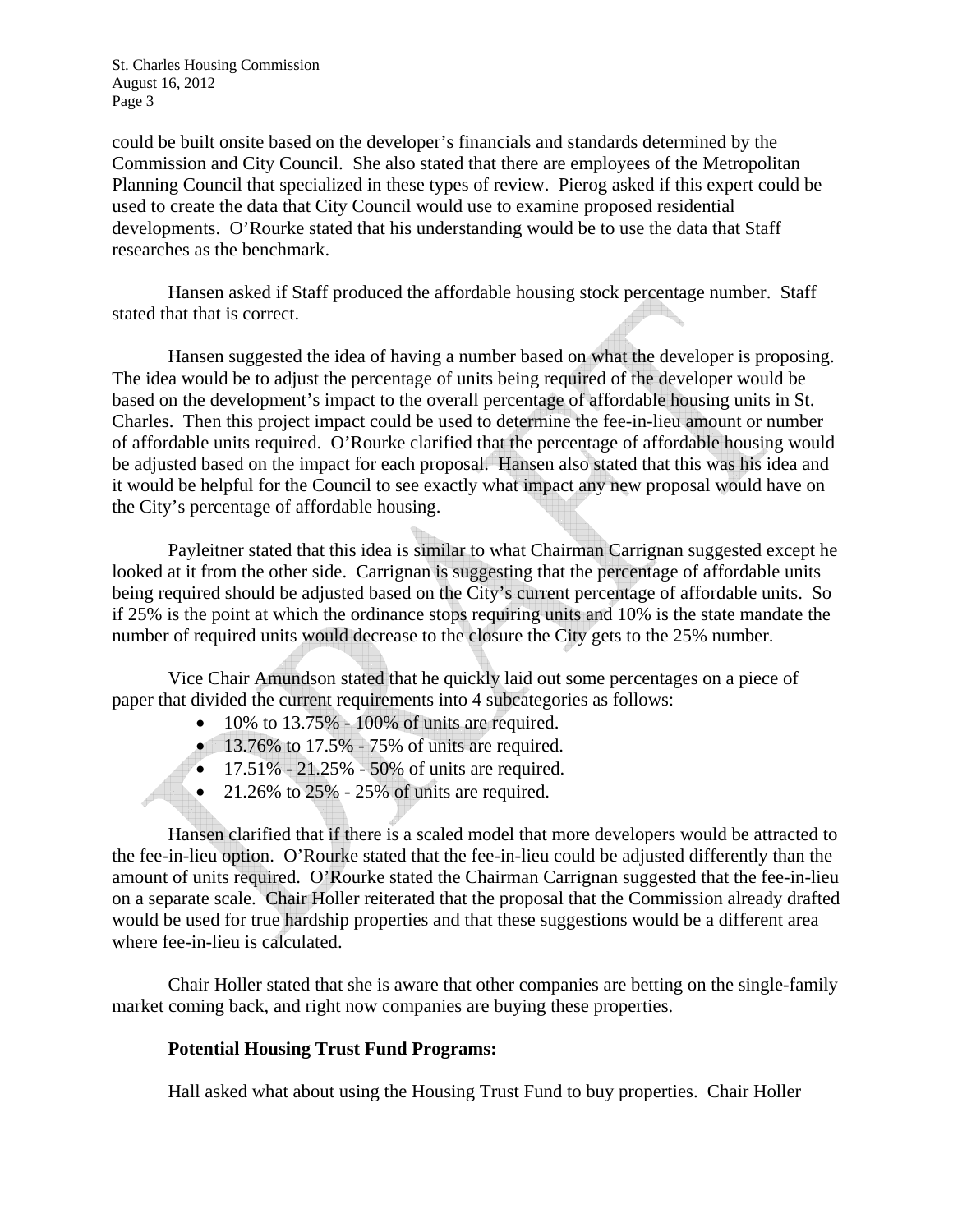stated that there are three issues out there. The third is how to utilize the Housing Trust Fund. She also stated that is has been the opinion of the commission in the past to try support units and not subsidize rents directly. O'Rourke stated that his recollection is that the Council voiced their support to assist units as well.

Chair Holler suggested that the Commission could begin looking at using this capital to support either units to be created or financing to encourage the creation of units. Hall stated that he is seeing that exact process in the private market and that using the funds would increase this activity. Chair Holler agreed that there are examples of communities using funding to help create financing where something like the Housing Trust Fund is used to write-down the project financing. O'Rourke asked how much funding would this type of program need, and stated that a portion of the Housing Trust Fund is devoted to the Single-Family Rehabilitation Program.

Pierog asked if this amount of funding would be better used to help someone buy a home. Chair Holler said that if you were looking to build a number of units the best way to do that is through scale. The Housing Trust Fund would be used to help offset some of those costs but not to fund a whole development. One example would be to offset the cost of the loan for the land with a deferred payment 0% interest loan.

Hall stated it could be as simple as Kane County's NSP program where the money is used to fix up foreclosed homes. Chair Holler stated that her employer worked with Carpentersville on this NSP program. Hall stated that there are opportunities to use the funds.

Hansen suggested setting aside a portion of the Housing Trust Fund and partnering with a bank to work with the financing. The City would take a second mortgage on a property to pay the down payment. O'Rourke asked if the second loan would come back to the City. Hansen stated that it could at the time of sale. Chair Holler said we could even establish parameters for the partner institution to use when considering the loans. O'Rourke stated that one of the themes of the Commission has always been to ensure that any funds that are lent out eventually come back to the Housing Trust Fund and that there is no guarantee funds will be replenished in the future.

 Pierog stated that the Commission should consider the fact that taxes are subject to rise when considering whether to pursue home purchase units or rentals. Henningson suggested the City ask professionals that work on these types of programs to come in and speak with the Commission to help determine the best type of program to pursue.

 Chair Holler stated that there is staff at the Metropolitan Planning Council, NHC.org, and other organizations that are actively engaged in these activities and that there are lots of examples out there to examine. She further stated that it can be more difficult to establish a program in which you lend money to home buyers. There are a lot of details to be determined such as who will review applications. Chair Holler then stated that when you work with a developer it is a little easier; you just look at their Pro Forma and determine if they should get the funding.

Chair Holler asked when the meeting could take place with the Housing Commission and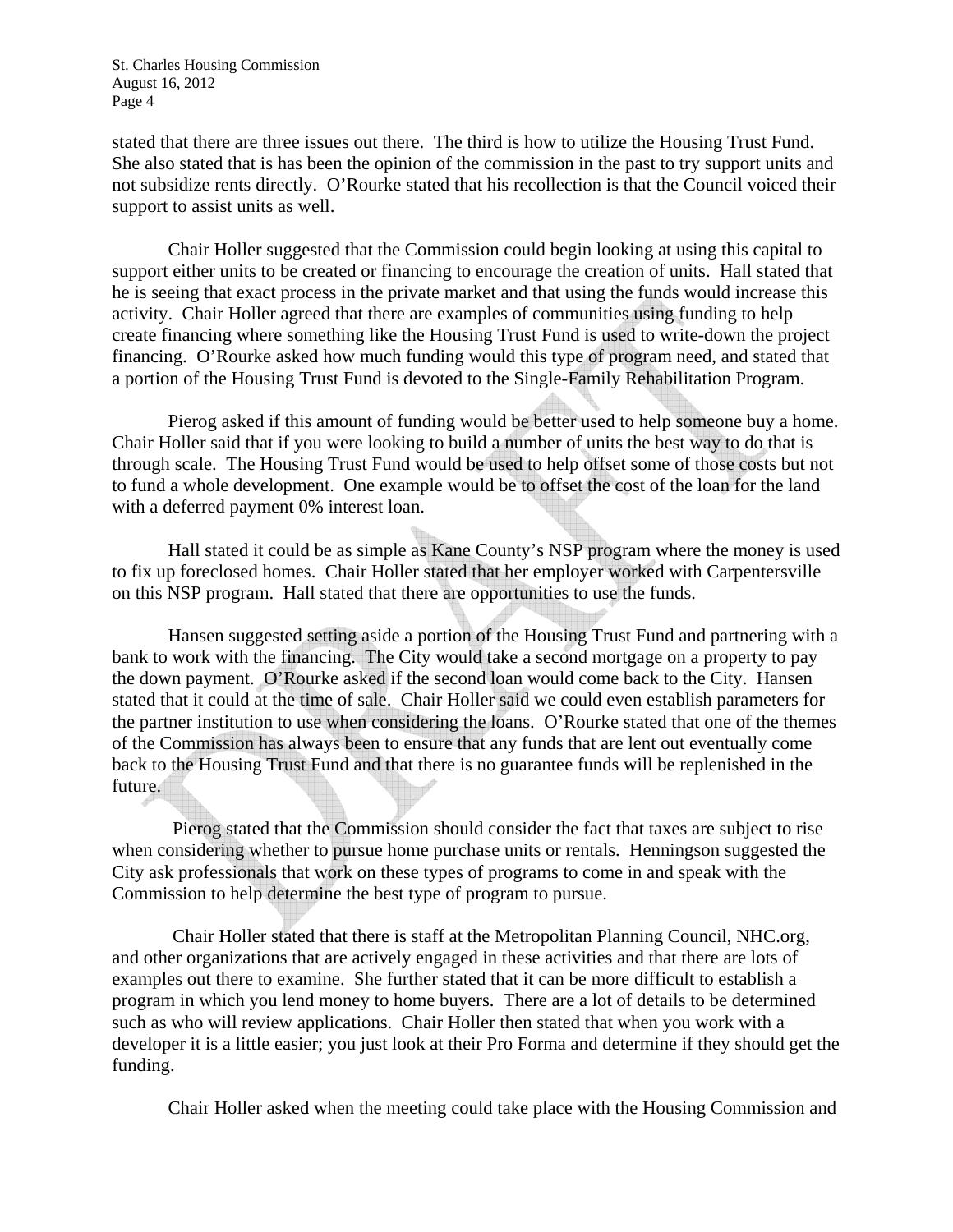Council. O'Rourke stated that Staff can begin to determine that date. He further suggested that maybe meeting right before a Council or Council Committee meeting would work best such as 6:00 p.m.

Hall asked if Staff could put some examples together or have hypothetical developments to examine the proposed new fee-in-lieu amounts. O'Rourke stated that he could put that together.

 Pierog stated that if the commission considers building units that the impact to the schools would need to be taken into consideration.

Eakins asked would the creation of sliding scale eliminate developers from wanting to negotiate or ask for deviations to the ordinance. Hansen stated that his opinion is that this will help the Council determine what is reasonable. Payleitner stated that the Council does need to know if what is being proposed makes sense.

Henningson stated that he has attended all the meetings concerning Corporate Reserve. In his opinion there needs to be a realization of what the reality to building these development is and how the ordinance affects a developer's ability to build in St. Charles. He also stated that it is hard for St. Charles to compete with surrounding communities that do not have this inclusionary housing requirement and that these items should be considered in any proposed amendments. He also stated that while it may not meet the provisions of the Inclusionary Housing Ordinance that there is a developer proposing to contribute \$1,300,000 to the Housing Trust Fund and that that is lot of funds that could do some good and should not be simply disregarded.

Hansen agreed that maybe the fee-in-lieu amount should be adjusted. Hall stated that this was a large fee.

Chair Holler suggested that the ordinance should move with the market and that maybe should be the role of a  $3^{rd}$  party consultant to judge how the requirements should adjust to the market. O'Rourke stated that there would need to be some sort of requirements set up in the ordinance. Chair Holler agreed that there would need to be parameters established.

Vice Chair Amundson asked why there was such a resistance to developments geared towards different income levels. Chair Holler stated that it hard for a for-profit developer to spend the kind of time and effort to develop the grass roots approach needed to gain a comfort level with the surrounding property owners. O'Rourke stated that there have only been two projects that have been proposed since the Inclusionary Housing Ordinance was approved and that there this is really everyone's first crack at applying the ordinance. Pierog stated that some people feel that it could affect their property values. Residents generally like to see home that are similar in character to protect their property values.

Payleitner asked if the affordable units could be restricted to residents that are age 55 and older. O'Rourke stated that that is possible through the affordable housing agreement, but cautioned that it would severally limit the eligible pool of residents.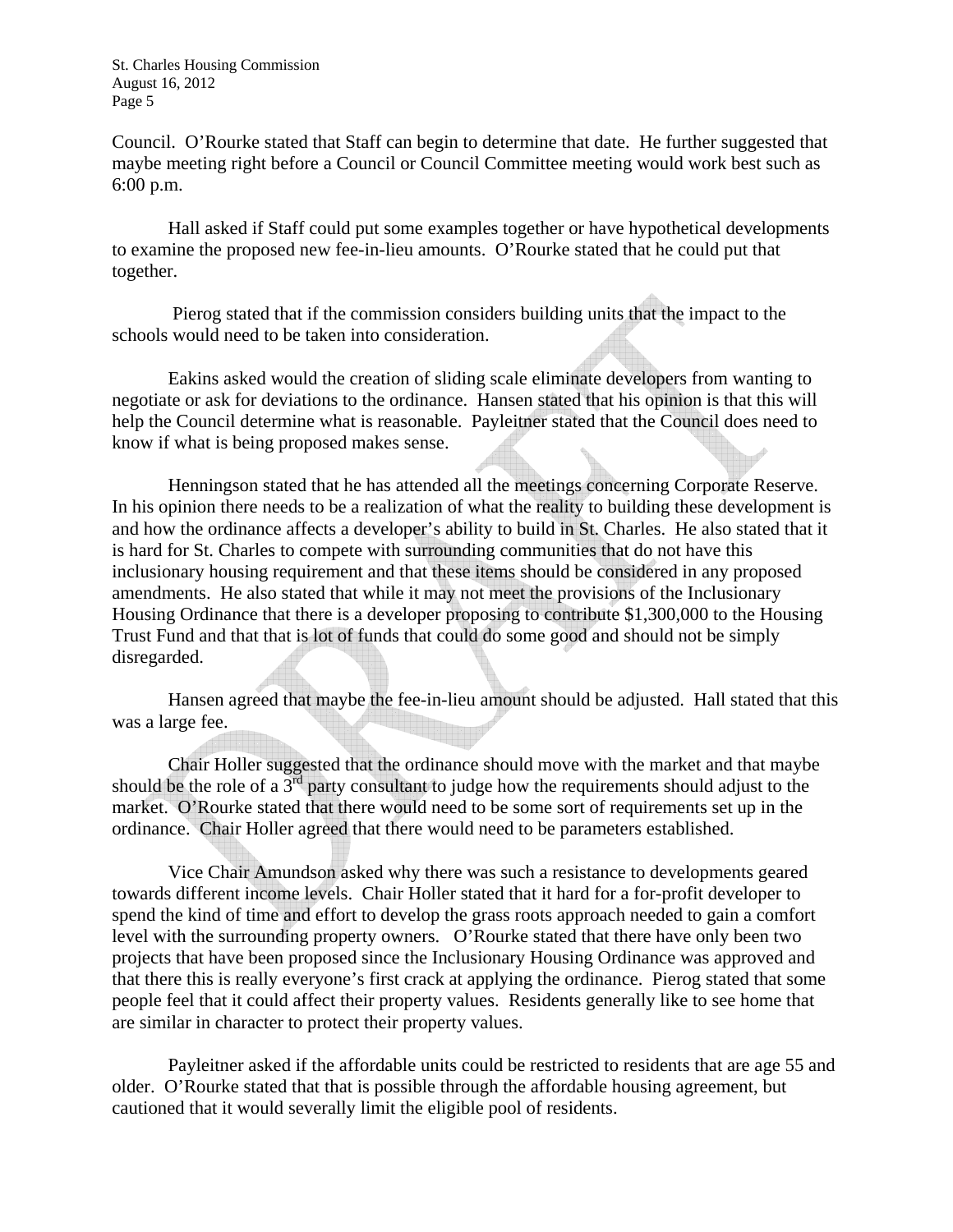O'Rourke asked the Commission if they wanted to examine how the fee-in-lieu is calculated. Chair Holler stated that we should have a fee-in-lieu schedule that works if you are using the density bonus and one if you cannot use the density bonus. She also stated that this could be adjusted by product type.

Eakins stated that the point from the beginning was to blend neighborhoods and as a lifelong resident she feels that this sentiment has been lost. She stated that based on the affordable housing snapshot, 18% of the housing is considered affordable and that almost 40% of the residents would be considered affordable. Eakins reminded the Commission that the perception of St. Charles is not necessarily in line with reality and that the Commission should remember that the point of the Commission was to ensure that St. Charles keeps is original character.

Vice Chair Amundson stated that in regards to the \$1,300,000 offered from the Corporate Reserve development if it does not meet the ordinance, then the ordinance should be adjusted to be more in line with economic reality. He further stated that the ordinance should be written so that the Commission or Council does not have to worry about "making a deal". O'Rourke stated that this was in line with the Comments, as he understood them, from the Planning  $\&$ Development Committee. Henningson echoed that if the Commission wants this to work it has to be realistic. Chair Holler did caution that, having done development for a long time, you can't compose and ordinance that will encapsulate every scenario, so there will have to be a mixture of the ordinance and judgment by a housing expert or consultant.

Chair Holler summarized the discussion by stating that she is hearing a general consensus that, the Commission should sit down with Council, that the ordinance should be tweaked, and that there should be a vehicle to spend the Housing Trust Fund. O'Rourke summarized that Staff will compose a bullet point summary of the discussion and create hypothetical examples for discussion purposes. O'Rourke asked Holler if she would like to review the summary bullet points. Chair Holler said that was agreeable.

### **6. Election of Officers**

This item was tabled until a future meeting.

### **7. Additional Business**

1. Discussion of the Corporate Reserve Multi-Family Development

Tom Hansen recused himself as his employer is involved with the applicant.

Vice Chair Amundson did say that he does have a little bit of discomfort just saying we'll take a fee-in-lieu with no units, or at least ask the developer to try and create some units.

Hall asked if there was a total estimated value for the project. O'Rourke stated that the City does not have that information.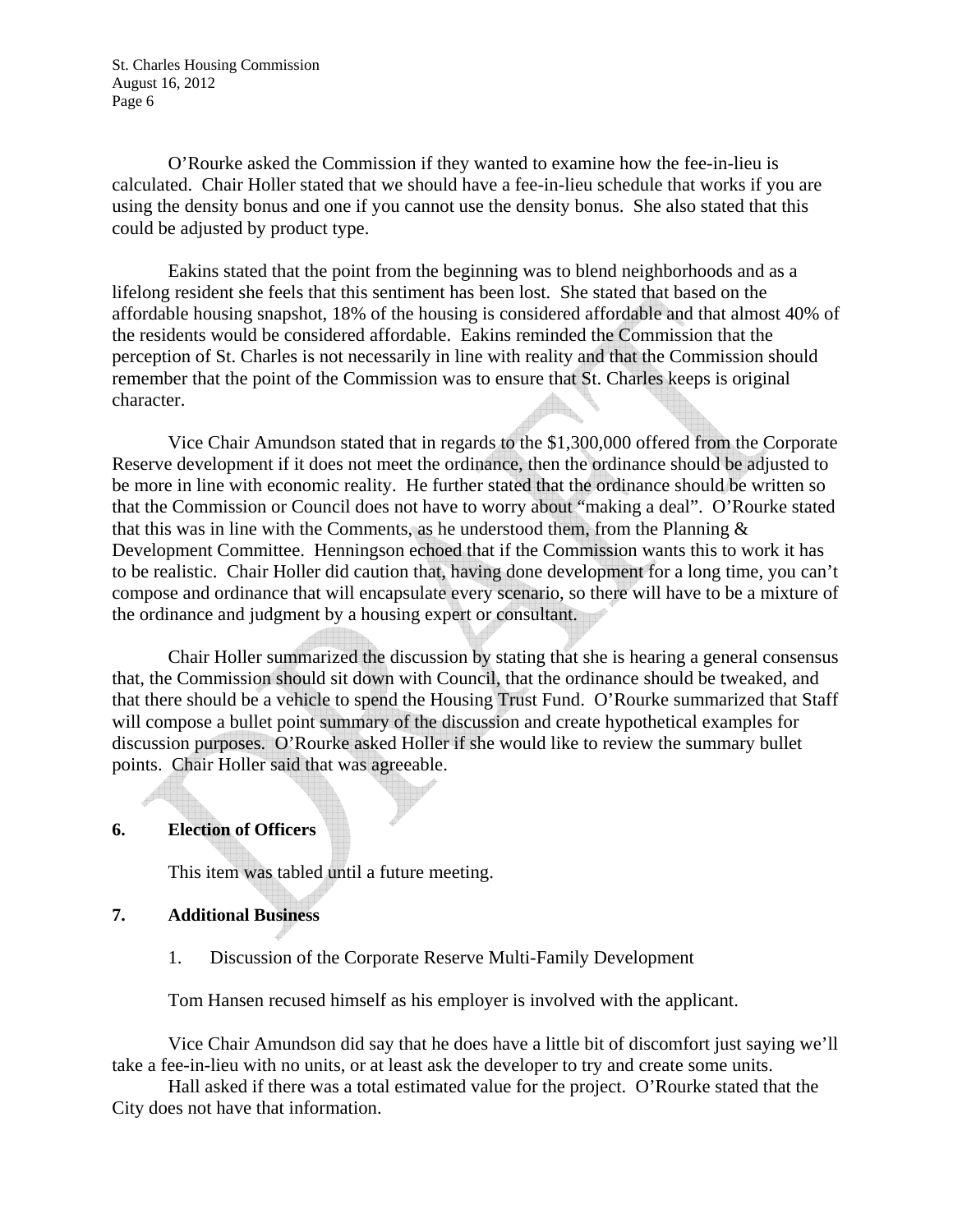Chair Holler asked if Corporate Reserve representatives looked at the difference between their project rents and the affordable rent limits. O'Rourke stated that he was informed by the applicant that the reason they could not provide the units was due to their financing. He was informed that if there is not enough income from all the units that they would not be given the necessary loans to finance the project.

Chair Holler asked where the development was located. O'Rourke briefly described the location of the project.

Chair Holler mentioned that one of the options was the donation tax credit. She stated that the donation made to us might be eligible for a tax write-off up to 50% of the value of money they donate. This credit would be to their state income tax. They could also sell their credits to someone else. Chair Holler also suggested that they hire a housing consultant to examine all these possibilities for them.

Henningson stated that his understanding is that the surrounding neighbors do not want to hear anything about affordable housing and that the applicant has shied away from that due to the neighbors resistance.

Henningson stated in regards to the proposed \$1,300,000 dollar donation, which in his opinion is a lot of funds, could be used to provide a lot of opportunities. Vice Chair Amundson stated that the Commission always wanted to get units first and would like that to be considered.

O'Rourke summarized the conversation by stating he is hearing two options:

- 1. That the proposed \$1,300,000 is a substantial amount of money and that if nothing else should be accepted.
- 2. That, based on a summarizing a few different comments, maybe the applicant try to first use this money to create some affordable units, whether it be by hiring a consultant, looking at tax credits, lowering the rents to affordable, etc.

Amundson stated that if they could use this money to create the units instead, in his opinion, this would be preferable. Henningson stated that the public perception through this process is the affordable is undesirable.

Chair Holler stated that, in her opinion, the Commission has been working for seven years and there have not been a lot of units created. She further stated that if this donation would be seen as the funding necessary to start a larger program then she would be in favor of that. An example given was given by Chair Holler such as creating a program to fix up single-family homes. Hall stated that he would like to see some physical units get built. Chair Holler also suggested she would like to see the developer's budget just to ensure that the \$1,300,000 will not kill their project.

Chair Holler suggested that the Council instruct them to look at their rents and see what the difference in rents would be and consider how long the \$1,300,000 could be used to keep the units affordable over a period of time. O'Rourke summarized the conversation by stating we